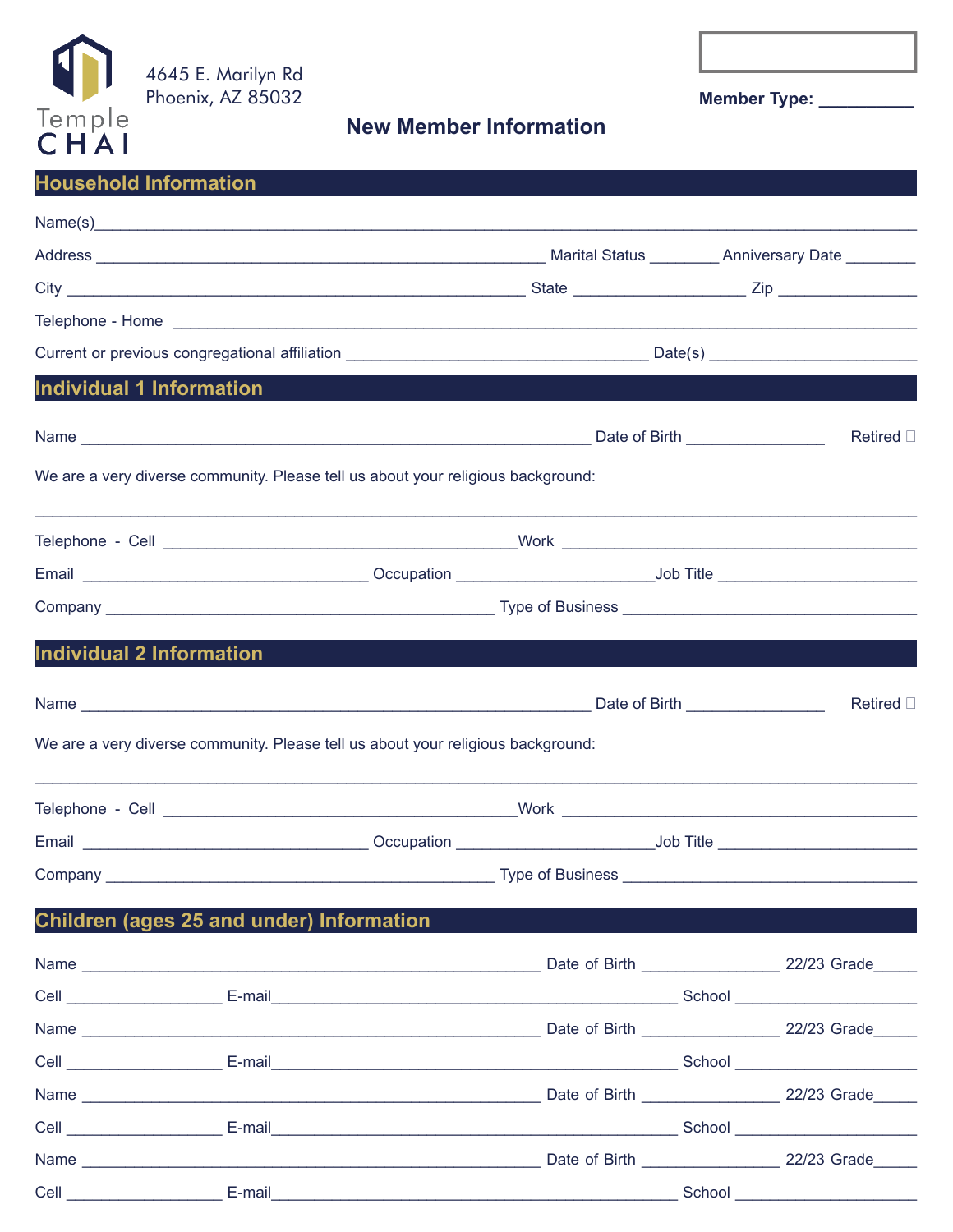| Yahrzeit Records (Note that you will only receive a reminder if the date of death is included) |                       |                              |                       |
|------------------------------------------------------------------------------------------------|-----------------------|------------------------------|-----------------------|
| Please indicate whether you observe                                                            | English date or       | Hebrew date                  |                       |
| Name of Deceased                                                                               | Date of Death (M/D/Y) | Relationship (Member 1 or 2) | Before/After Sundown? |
|                                                                                                |                       |                              |                       |
|                                                                                                |                       |                              |                       |
|                                                                                                |                       |                              |                       |
|                                                                                                |                       |                              |                       |
|                                                                                                |                       |                              |                       |
| <b>Relatives that are members of Temple Chai</b>                                               |                       |                              |                       |

Relationship

### **Community Involvement**

In order to get to know you better, please let us know if you are a supporter of, or are active in any other community organizations or charities. Please list:

 $\mathcal{L}_\mathcal{L} = \mathcal{L}_\mathcal{L} = \mathcal{L}_\mathcal{L} = \mathcal{L}_\mathcal{L} = \mathcal{L}_\mathcal{L} = \mathcal{L}_\mathcal{L} = \mathcal{L}_\mathcal{L} = \mathcal{L}_\mathcal{L} = \mathcal{L}_\mathcal{L} = \mathcal{L}_\mathcal{L} = \mathcal{L}_\mathcal{L} = \mathcal{L}_\mathcal{L} = \mathcal{L}_\mathcal{L} = \mathcal{L}_\mathcal{L} = \mathcal{L}_\mathcal{L} = \mathcal{L}_\mathcal{L} = \mathcal{L}_\mathcal{L}$ 

 $\mathcal{L}_\mathcal{L} = \mathcal{L}_\mathcal{L} = \mathcal{L}_\mathcal{L} = \mathcal{L}_\mathcal{L} = \mathcal{L}_\mathcal{L} = \mathcal{L}_\mathcal{L} = \mathcal{L}_\mathcal{L} = \mathcal{L}_\mathcal{L} = \mathcal{L}_\mathcal{L} = \mathcal{L}_\mathcal{L} = \mathcal{L}_\mathcal{L} = \mathcal{L}_\mathcal{L} = \mathcal{L}_\mathcal{L} = \mathcal{L}_\mathcal{L} = \mathcal{L}_\mathcal{L} = \mathcal{L}_\mathcal{L} = \mathcal{L}_\mathcal{L}$ 

Special talents, skills, and interests \_\_\_\_\_\_\_\_\_\_\_\_\_\_\_\_\_\_\_\_\_\_\_\_\_\_\_\_\_\_\_\_\_\_\_\_\_\_\_\_\_\_\_\_\_\_\_\_\_\_\_\_\_\_\_\_\_\_\_\_\_\_\_\_\_\_\_\_\_\_\_\_

Primary reasons for joining Temple Chai \_\_\_\_\_\_\_\_\_\_\_\_\_\_\_\_\_\_\_\_\_\_\_\_\_\_\_\_\_\_\_\_\_\_\_\_\_\_\_\_\_\_\_\_\_\_\_\_\_\_\_\_\_\_\_\_\_\_\_\_\_\_

What do you expect from your Temple Chai membership? \_\_\_\_\_\_\_\_\_\_\_\_\_\_\_\_\_\_\_\_\_\_\_\_\_\_\_\_\_\_\_\_\_\_\_\_\_\_\_\_\_\_\_\_\_\_\_\_\_

Have you been involved in temple life? \_\_\_\_\_ Explain \_\_\_\_\_\_\_\_\_\_\_\_\_\_\_\_\_\_\_\_\_\_\_\_\_\_\_

#### **Religious School Tuition 2022 - 2023** Pre-Kindergarten \$105 \*Pre-K Tuition is waived for ECC Students Kindergarten **\$315** \*Kindergarten tuition is 1/2 price for graduates of our ECC 1st Grade and 2nd Grade **\$815** 3rd Grade  $\sim$  \$950 4th Grade, 5th Grade, and 6th Grade \$1,155 7th Grade \$785 8th and 9th Grade \$370 10th Grade/Confirmation **\$630** 11th Grade and 12th Grade **\$275**

### **Annual Chai Giving 2022 - 2023**

Please consider the mitzvah of being included in **Annual Chai Giving**, which is our yearly appeal for donations toTemple Chai's general operating fund. Only with dedicated support of our members can our temple provide for member needs in such diverse and vibrant ways. Each year, we ask for 100% participation from our community. Please give to the best of your ability.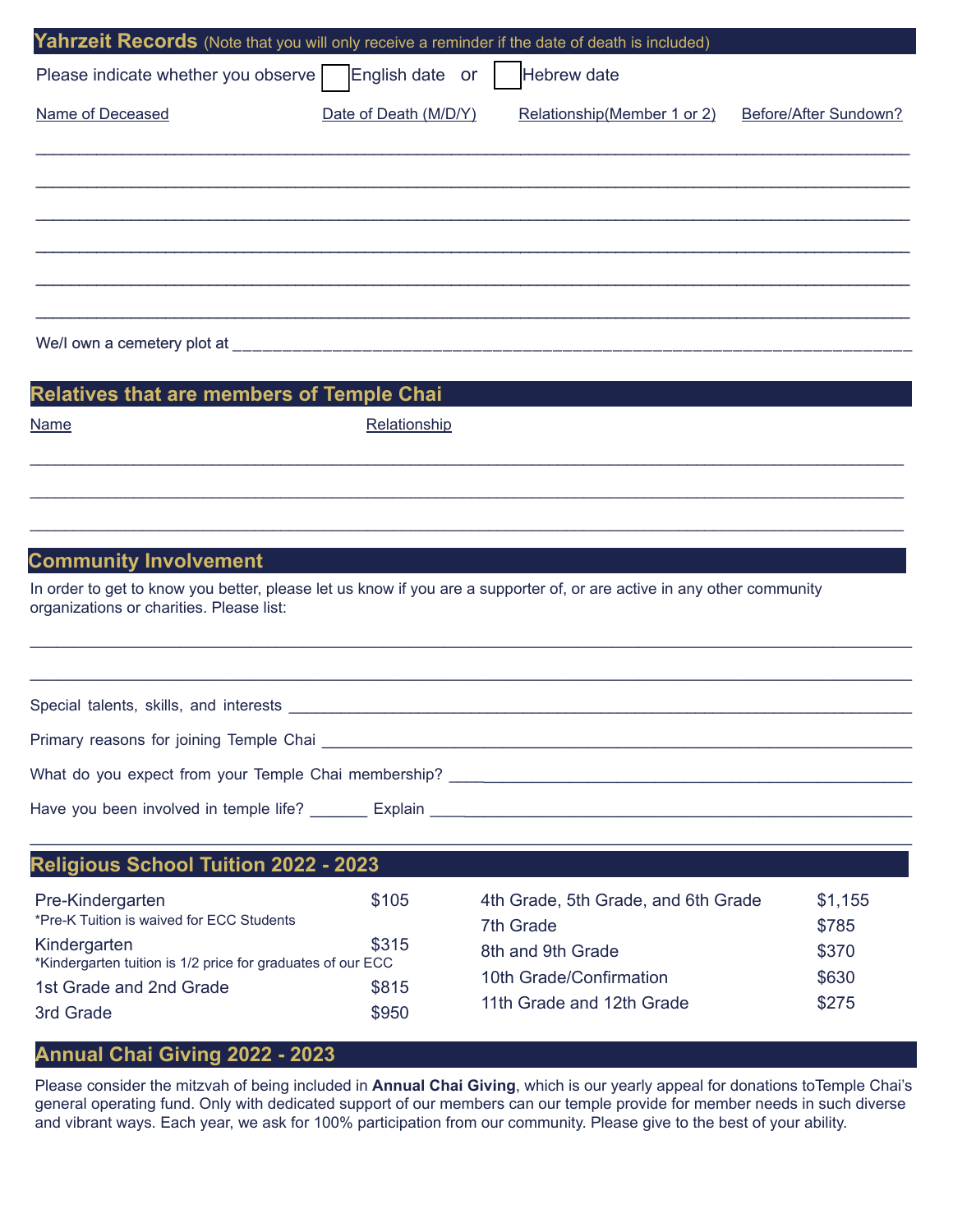## **Annual Membership Commitment 2022 - 2023** (Member Categories)

| Single (Age as of 7-1-2022) |            | <b>Joint</b> (*Age of Oldest as of 7-1-2022) |               |
|-----------------------------|------------|----------------------------------------------|---------------|
| Up to age 32                | \$270.00   | Up to age $32^*$                             | 550.00<br>\$. |
| Age 33                      | \$490.00   | Age $33*$                                    | \$ 870.00     |
| Age 34                      | \$ 870.00  | Age $34^*$                                   | \$1,400.00    |
| Age $35$                    | \$1,300.00 | Age $35^*$                                   | \$2,180.00    |
| Ages 36 & more              | \$1,680.00 | Ages 36 & more*                              | \$2,890.00    |

All members are subject to a Maintenance Fund payment of \$250.00, and a Security Fee payment of \$136 per year.

We welcome members regardless of income level. If your family's financial situation is such that you are unable to contribute the above minimum annual commitment, please ask for a "Request for Special Consideration" form. This is a confidential process with the Office of the Executive Director.

### **Rabbi's Circle 2022 - 2023**

The members of the Rabbi's Circle represent the financial pillars of our community. Those blessed with the ability to contribute beyond their basic membership commitment help to ensure the financial stability of Temple Chai, secures our ability to attract and retain world-class clergy, and allows us to deliver the care, programming and services that are the hallmark of Temple Chai. The Rabbi's Circle helps to make certain that those who face serious financial challenges are still able to be members, and are able to raise their children at Temple Chai.

#### *Your basic Membership Dues, Maintenance Fund and Security Fee are included within the Rabbi's Circle program.*

#### *Please check the level you would like to commit to below.*

All of the members of our Rabbi's Circle will be invited to special receptions and other events throughout the year.

| <b>Diamond</b><br><b>Platinum</b><br>\$11,600<br>\$15,800<br>(Single Member \$5,700)<br>(Single Member \$7,900) | Gold<br>\$6,900<br>(Single Member \$3,800)          |
|-----------------------------------------------------------------------------------------------------------------|-----------------------------------------------------|
| <b>Silver</b><br>\$5,700<br>(Single Member \$3,200)                                                             | <b>Bronze</b><br>\$4,200<br>(Single Member \$2,700) |
| <b>Payment Information</b>                                                                                      |                                                     |
| I agree to pay Temple Chai for the 2022 - 2023 membership year:                                                 |                                                     |
| Annual Membership or Rabbi's Circle Commitment                                                                  |                                                     |
| <b>Security Fee Payment</b>                                                                                     | \$136                                               |
| Maintenance Fee Payment                                                                                         | \$250                                               |
| <b>Religious School Tuition Fees</b>                                                                            |                                                     |
| Donation to 2022 - 2023 Chai Giving                                                                             |                                                     |
| <b>Total</b>                                                                                                    |                                                     |
| <b>See Back Page for Payment Options</b>                                                                        |                                                     |

By signing this form, you are permitting Temple Chai the use of any photographs, videos, and testimonials of everyone listed in this membership application in Temple Chai promotional, marketing, program materials, and media.

| Signature: | Date: |  |
|------------|-------|--|
|            |       |  |

*Please complete payment method on next page*